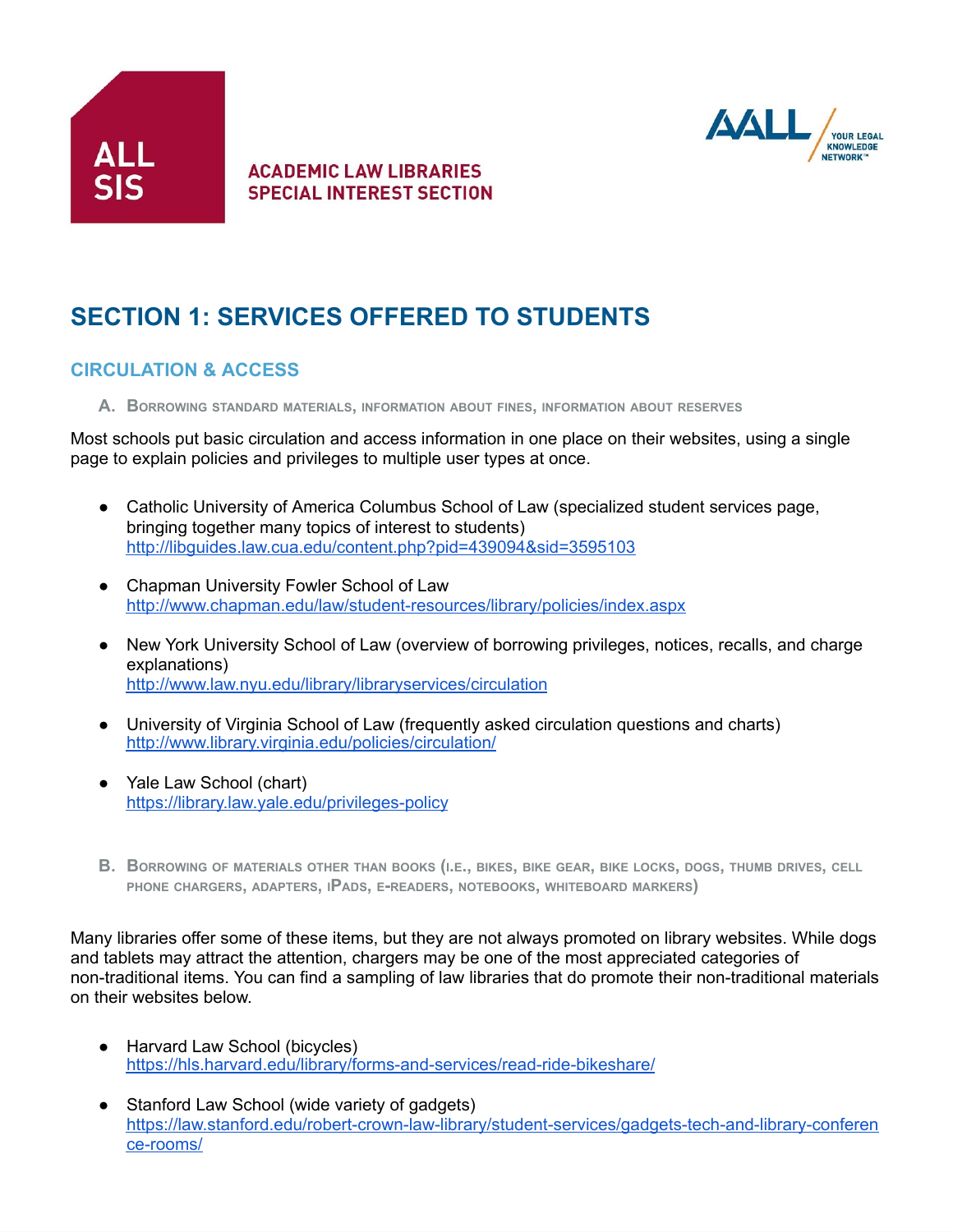

- University of Connecticut School of Law (devices and recreational items) <https://library.law.uconn.edu/student-services-additional-services/technology-recreation-lending>
- **C. PURCHASE SUGGESTIONS**

The majority of law schools soliciting purchase suggestions appear to be focused on the faculty, with only a few being directed toward all user groups.

- University of Minnesota Law School <https://www.law.umn.edu/library/library-services/book-recommendations-donations>
- University of Washington School of Law (discussion of resources, link to collection development policy, and email link for making suggestions) [http://lib.law.washington.edu/collect/libhold.htm](http://lib.law.washington.edu/collect/libhold.html)l
- University of Wyoming College of Law (webform) <http://www.uwyo.edu/lawlib/forms/purchase.html>
- **D. ELECTRONIC MATERIALS AND ACCESS (PRIVILEGES, POLICIES, OFF-CAMPUS ACCESS)**

Typically, schools provide listings of the databases the user groups have access to. Some schools also offer more detailed guidance about off-campus access and the means by which the user is being authenticated.

- Boston University School of Law (database listing including featured electronic resources) <http://lawlibraryguides.bu.edu/az.php>
- The Ohio State University Moritz College of Law <https://moritzlaw.osu.libguides.com/legalresearchdatabases>
- UCLA School of Law
	- Access generally and off-campus access in particular: <http://libguides.law.ucla.edu/content.php?pid=36226&sid=266748>
	- Digital resource listing: <http://libguides.law.ucla.edu/digitalcollection>
- **E. FACILITATION OF SERVICES AT OTHER LIBRARIES**

A number of libraries in law schools affiliated with research universities offer students the ability to access print materials at other university libraries, often using online forms.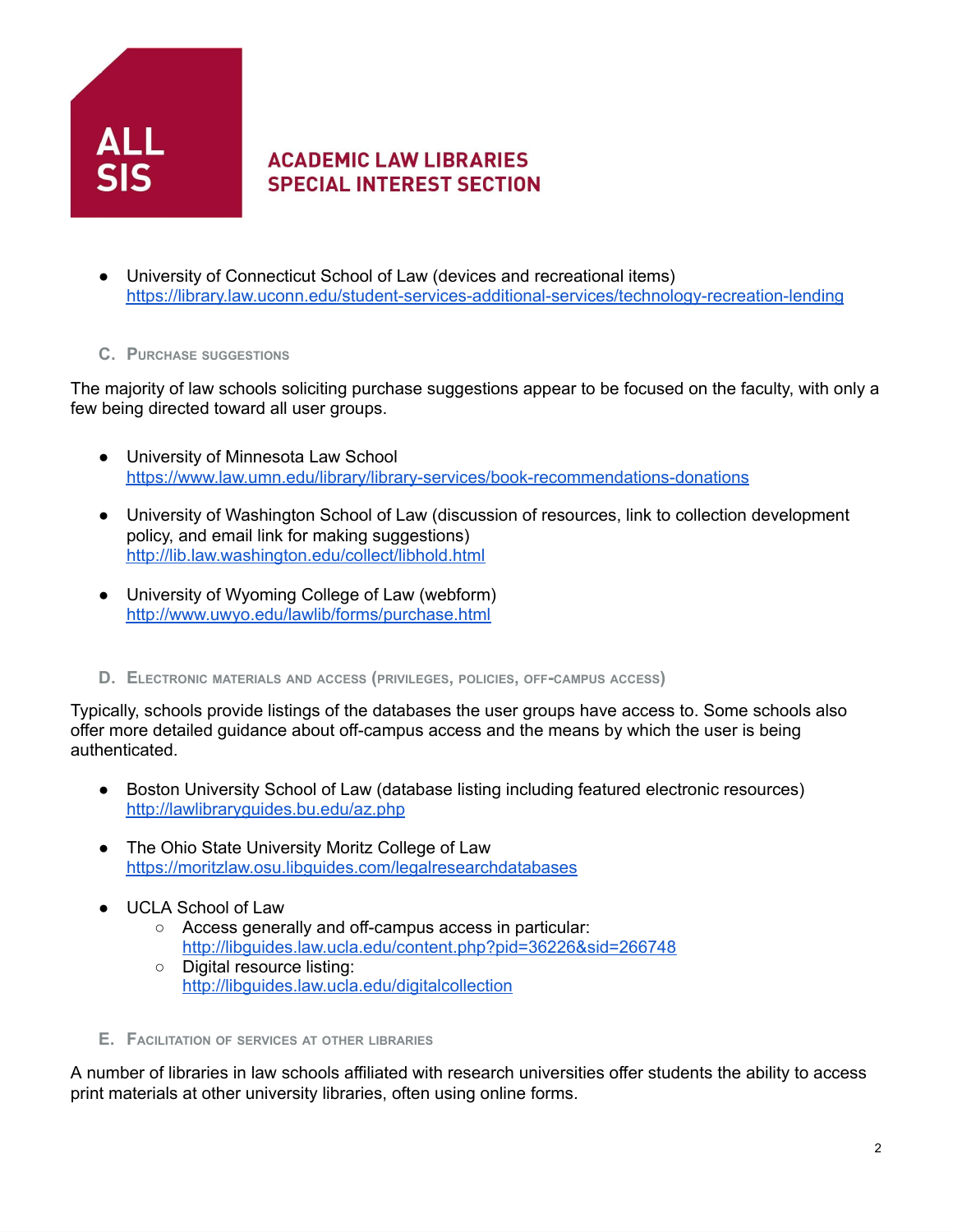

- George Mason University Antonin Scalia Law School (multiple campuses) <https://www.law.gmu.edu/library/services/ill>
- University of Iowa College of Law (availability of materials, procedures, and link to university library campus book delivery system) <http://library.law.uiowa.edu/campus-book-delivery>

For interlibrary loan, a number of schools allow students to request materials using the ILLiad system, which requires user authentication. Other schools provide standalone online request forms.

- University of Miami School of Law (electronic request form) <https://www.law.miami.edu/iml/library/law-library-policies-and-forms>
- University of Nebraska College of Law (example of fillable PDF form and email link, with explanation of policies and realities of ILL) <http://law.unl.edu/library/info/#interlibrary>

# **SERVICES RELATED TO THE LIBRARY AS A PHYSICAL SPACE**

**A. STUDY ROOM RESERVATIONS**

Aside from using non-electronic means of making reservations, the most common tools used for enabling students to reserve study rooms are the LibCal tool offered by Springshare and adaptations of the open-source room-booking tool, MRBS, available at Sourceforge. Google also offers a free app for this purpose. And, of course, some schools have developed their own.

- Roger Williams University School of Law (well-implemented example of LibCal with link to policy and mouseover maps and descriptions of rooms) <https://lawstudyrooms.rwu.edu/reserve/>
- Thomas M. Cooley Law School (example of detailed room scheduling form developed using free Google app—business card with QR code allows students to access the app from their phones) <https://sites.google.com/site/coolrsvp/>
- University of Mississippi School of Law (booking entire rooms or individual seats) <http://library.law.olemiss.edu/resources/book-a-room-3-2/>
- University of South Dakota Knudson School of Law (reservations through LibCal) <https://usd-law.libcal.com/>
- **B. CARREL INFORMATION**

There is a great deal of variation in policies regarding carrels. Some schools do not permit any users to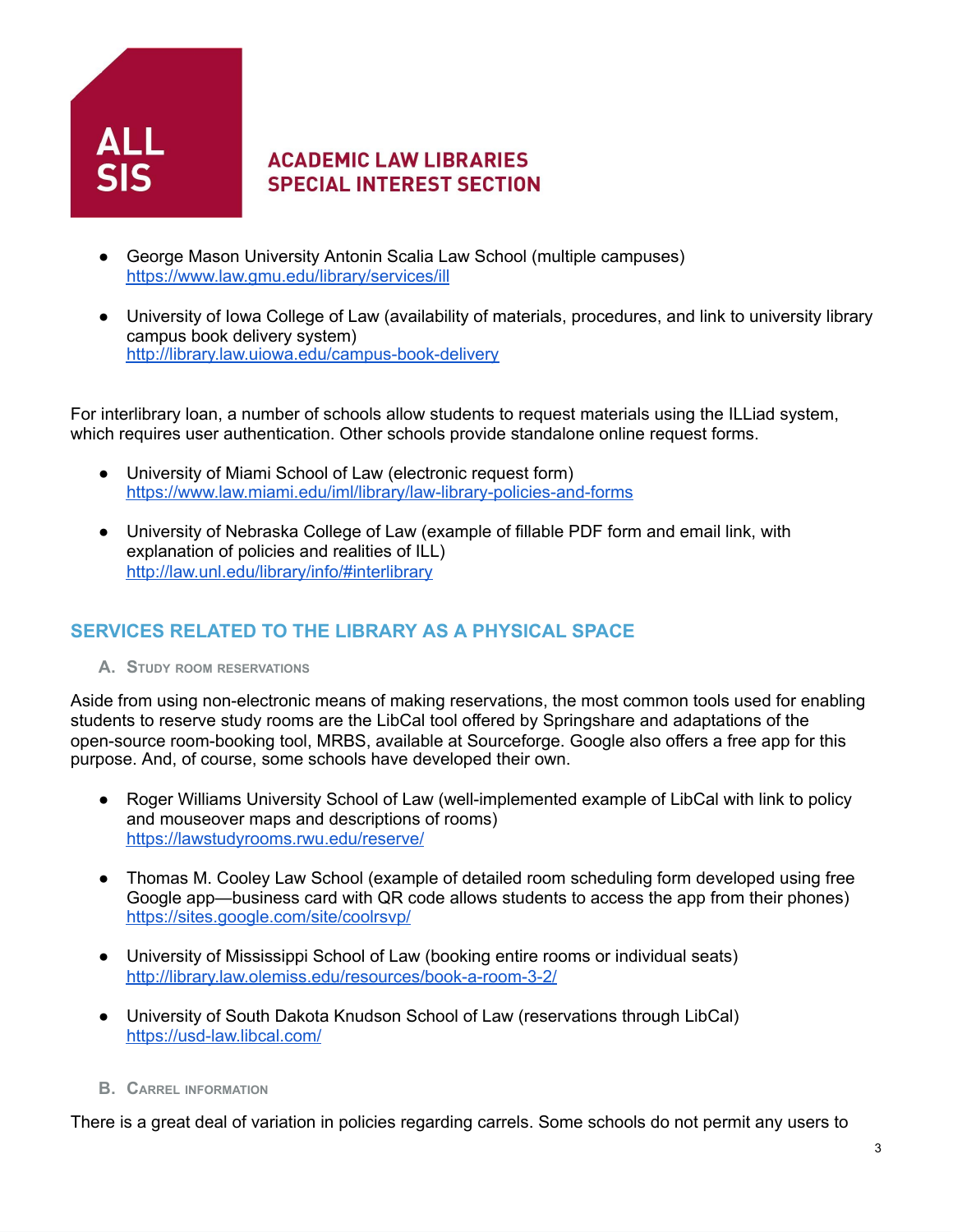

reserve them, others provide students with long term carrel assignments using different means of prioritizing requests.

- Brigham Young University Law School (available to all students by assignment, includes link to a video of carrel features) <https://lawlibrary.byu.edu/information/carrels/>
- Georgetown University Law Center (carrel and study shelf policies) <https://www.law.georgetown.edu/library/services/carrels-research-shelves/>
- University at Buffalo School of Law (daily checkout using keys to control access) <https://law.lib.buffalo.edu/studyspaces/carrels.html>
- **C. TOURS**

Typically, schools provide tours by request, often providing an email link or phone contact for anyone wishing to arrange one.

A few schools offer online informational tours, often geared toward students.

- Baylor Law School <https://www.baylor.edu/law/library/index.php?id=975470>
- UCLA School of Law <https://libguides.law.ucla.edu/librarytour>
- **D. DISABILITY SERVICES**

Mary Rumsey discussed some of the legal and other issues involved with services to users with disabilities in Libraries Confront the Challenges of Accommodating Disabled Users, Spectrum, April 2002. [\(https://www.aallnet.org/wp-content/uploads/2017/11/pub\\_sp0204.pdf\)](https://www.aallnet.org/wp-content/uploads/2017/11/pub_sp0204.pdf)

A number of schools have their policies, services, and procedures available online.

- Hofstra Law (under "Law Library ADA Policy") <https://law.hofstra.edu/library/general/policies/index.html>
- Texas Tech University School of Law (under "Services for Patrons with Disabilities") <https://www.depts.ttu.edu/law/lawlibrary/services/>
- UC Irvine School of Law (discussion of policies, logistics, & services available) <http://www.law.uci.edu/library/about/disability-services.html>
- University of Georgia School of Law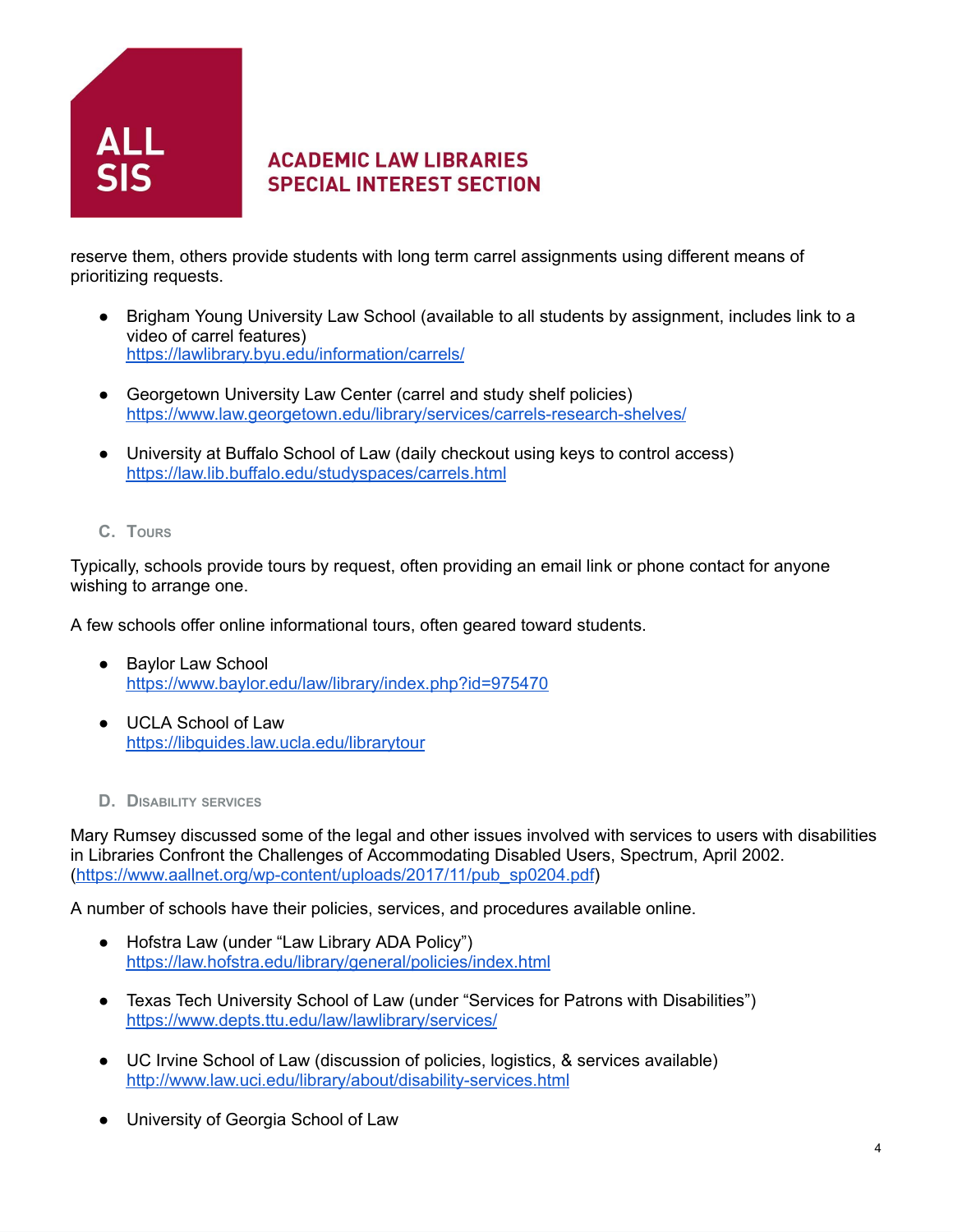

<http://www.law.uga.edu/library-service-people-disabilities>

#### **INSTITUTIONAL KNOWLEDGE**

**A. EXAM BANKS**

Most schools appear to offer online exam banks, with the overwhelming majority available only to current students after authentication. Usually, students may access exams organized by professor, as well as by subject.

- Creighton University School of Law <http://www.creighton.edu/law/academics/exams/examarchive/index.php>
- Golden Gate University School of Law <http://law.ggu.edu/law-library/study-aids/past-exams/by-course-name>
- Harvard Law School <https://guides.library.harvard.edu/c.php?g=459765&p=3143793>
- St. Mary's University School of Law <http://lawlib.stmarytx.edu/exambank.html>
- UC Berkeley School of Law <https://www.law.berkeley.edu/students/student-services/academic-skills-program/pastexams/>
- **B. ARCHIVES**

Some law libraries maintain the archives of the law school, gathering together old faculty writings, records, yearbooks, photographs, etc. These institutional archives may be part of a broader Special Collection department.

- Boston University School of Law <https://www.bu.edu/lawlibrary/using-the-library/archival-researchers/>
- LSU Paul M. Herbert Law Center <https://www.law.lsu.edu/library/general-information/collections/archives/archives-collections/>
- Northwestern University Pritzker School of Law <https://library.law.northwestern.edu/collections/archives>
- South Texas College of Law <https://www.stcl.edu/library/special-collections/>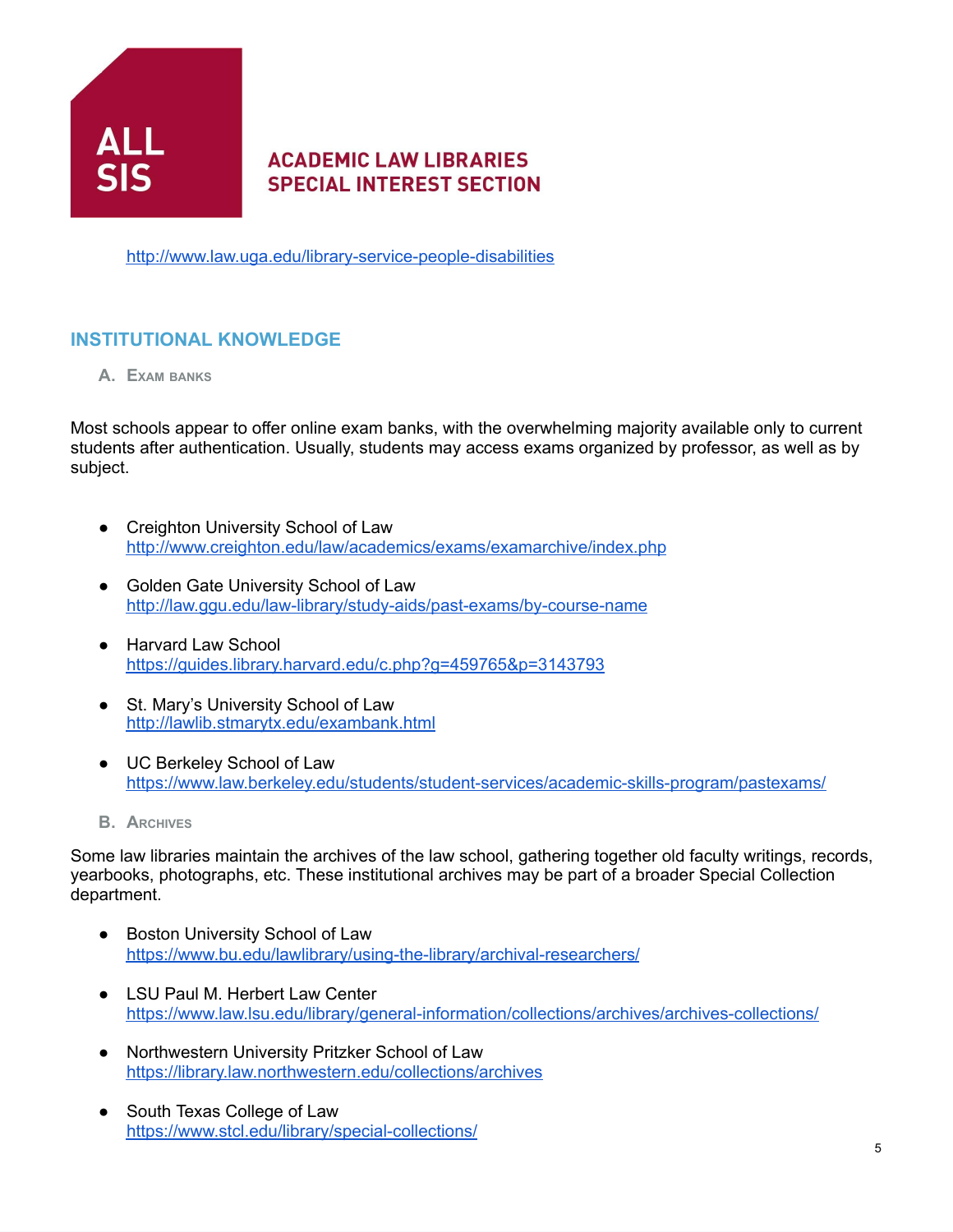

- University of Virginia School of Law <https://archives.law.virginia.edu/archives>
- **C. SOCIAL MEDIA**

Many law libraries operate various social media accounts to highlight and promote what is going on at their libraries and their law schools. This is in addition to whatever social media accounts the law school itself might maintain. Links to these social media accounts can often be found on the library home pages.

- ASU Sandra Day O'Connor College of Law <https://www.facebook.com/ArizonaStateUniversityLawLibrary/> <https://twitter.com/asulawlibrary> <https://www.youtube.com/channel/UCnCyJq8sPOv67xkBLiiIr4g>
- Duke University School of Law <https://www.facebook.com/dukelawlibrary/> <https://twitter.com/DukeLawLibrary>
- Howard University School of Law <https://www.facebook.com/HUSLLibrary/> <https://www.instagram.com/husllibrary/> <https://twitter.com/HUSLLibrary> <https://www.youtube.com/channel/UC1Da0CPuHp0a2qMC8CQgiFQ/videos>

#### **RESEARCH HELP**

**A. GENERAL RESEARCH ASSISTANCE**

Law schools provide research help to students in a number of different ways: training in class, formalized training outside of class, less structured instruction at the reference desk, chat, research guides, and email.

One intriguing example of formalized live training and research instruction (apart from course instruction) is group training where two or more law students request training on a specific topic or resource. This approach has the advantage of sidestepping the usual problems of trying to figure out what topics would interest students, as well as the problem of preparing for a presentation that no one attends.

- UC Irvine School of Law (20 minute limit) <https://www.law.uci.edu/library/students/training.html>
- UNT Dallas College of Law (45 minute limit) <https://lawschool.untdallas.edu/targeted-training-request-form>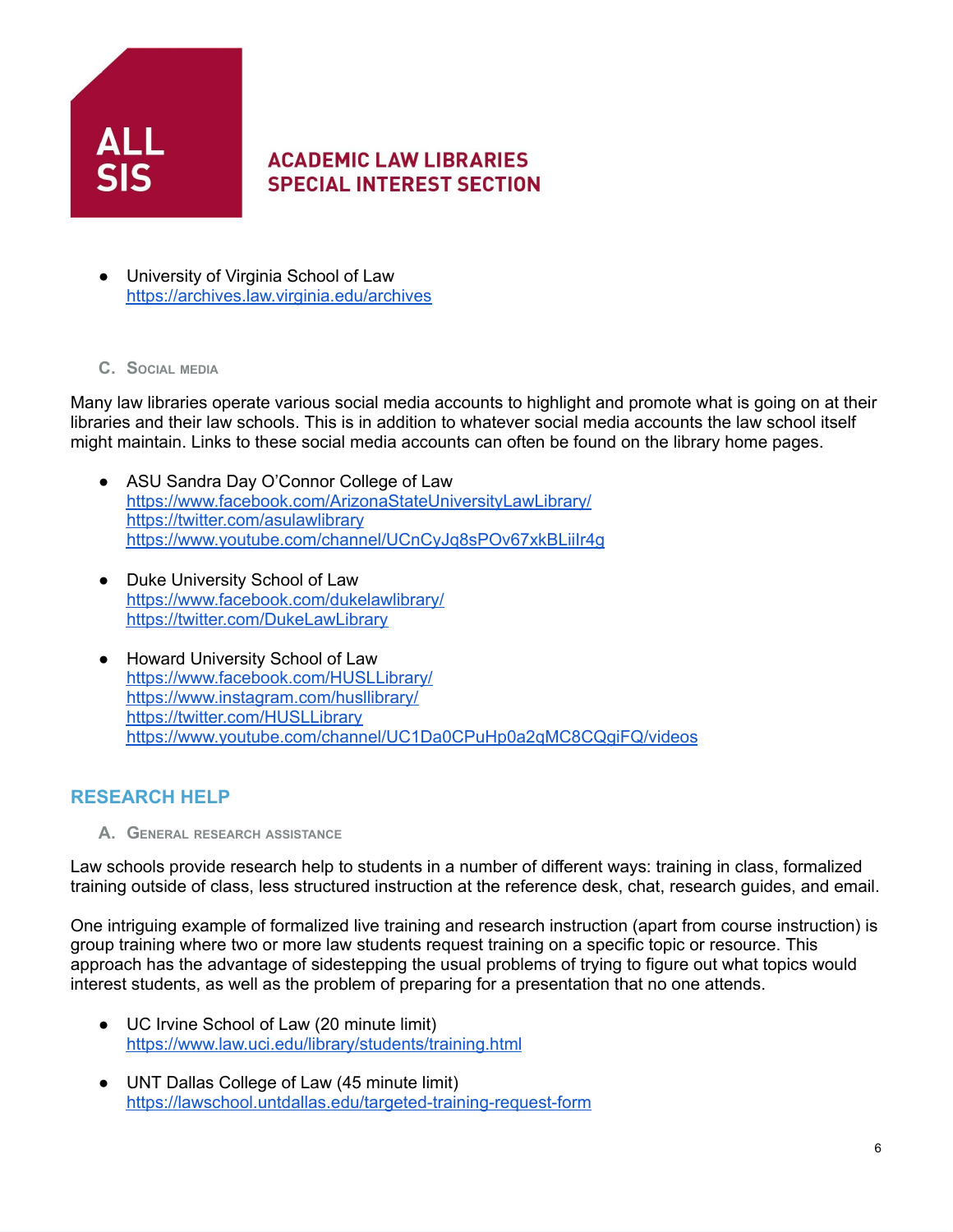

More typically, schools invite students to make appointments with librarians using either email or by providing appointment request forms.

- Northern Illinois University College of Law (email address and link to book appointment) <https://www.niu.edu/law/library/reference.shtml>
- Texas A&M University School of Law (Libcal online appointment request form) <https://tamu.libcal.com/appointments/law>
- University of North Carolina School of Law (streamlined appointment request form) <http://library.law.unc.edu/services/forms/researchappointment.aspx>

A number of schools also provide online video tutorials for students.

- Fordham University School of Law <https://library.law.fordham.edu/services/video-tutorials/legal-research-videos/>
- Suffolk University Law School (pointing to their YouTube channel) <https://www.suffolk.edu/law/faculty-research/library-services/youtube-legal-research-tutorials>
- University of Cincinnati College of Law <https://guides.libraries.uc.edu/lawlibrary/videos>
- **B. LISTS OF NEW OR FAVORITE RESOURCES (PRINT, WEB, APPS, CURRENT AWARENESS TOOLS)**

Most schools provide students with some suggestions about current awareness tools, lists of new resources, and lists of new books. Some also try to make students aware of the ongoing obligations they will have as practitioners to consult current awareness tools.

- Indiana University Maurer School of Law <https://law.indiana.libguides.com/alerts>
- Lewis & Clark Law School <https://library.lclark.edu/law/research/currentawareness>
- The University of Texas School of Law (explaining the role of current awareness tools, discussing strengths and weaknesses, as well as providing tips on how to find them) <http://tarltonguides.law.utexas.edu/content.php?pid=242166&sid=2028064>
- **C. LAW JOURNAL SERVICES**

For information on services offered to journal students, please see the "Journal Staff" heading under the "User Guides" section of the ALL-SIS Student Services Websites & User Guides: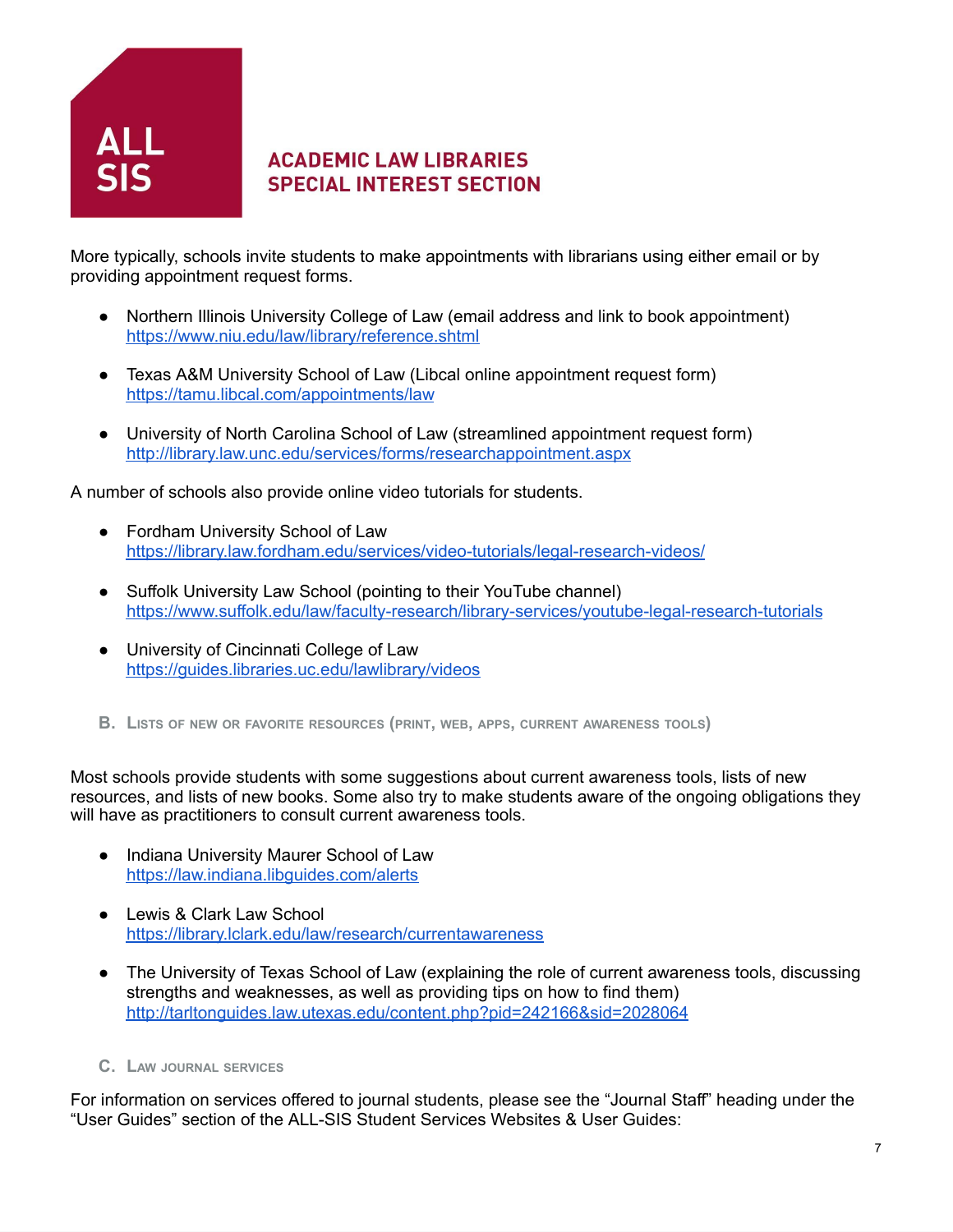

[https://www.aallnet.org/allsis/about-us/officers-committees/committee-web-pages/student-services-committ](https://www.aallnet.org/allsis/about-us/officers-committees/committee-web-pages/student-services-committee/student-services-websites-user-guides/) [ee/student-services-websites-user-guides/](https://www.aallnet.org/allsis/about-us/officers-committees/committee-web-pages/student-services-committee/student-services-websites-user-guides/).

## **HEALTH AND WELLNESS SERVICES**

**A. WELLNESS RESOURCES**

Law schools are increasingly prioritizing the health and wellness of law students, especially their mental health. Some law libraries have created guides to direct students to resources that can help, whether at the law school, university, city, state, or national level.

- University of Maine School of Law <https://lawguides.mainelaw.maine.edu/wellness>
- University of Oklahoma College of Law <https://guides.ou.edu/law-wellness>
- The University of Texas School of Law <https://tarlton.law.utexas.edu/wellness>
- **B. FUN AND GAMES/STRESSBUSTERS**

Some schools promote or offer information on recreational activities, games, or puzzles. This information can be provided as a way for law students to unwind or reduce stress ("stressbusters").

- North Carolina Central University School of Law <https://ncculaw.libguides.nccu.edu/stressbusters>
- UC Davis School of Law <https://libguides.law.ucdavis.edu/stressbusters>
- The University of Texas School of Law <https://tarlton.law.utexas.edu/Games-Puzzles>

#### **COVID-19 POLICIES AND INFORMATION**

The COVID-19 pandemic affected all facets of legal education, including law library operations. Many law libraries modified and/or updated their operating procedures and policies to maintain staff and student safety. Some law libraries offered links to where students can find more information about COVID-19 from reputable sources.